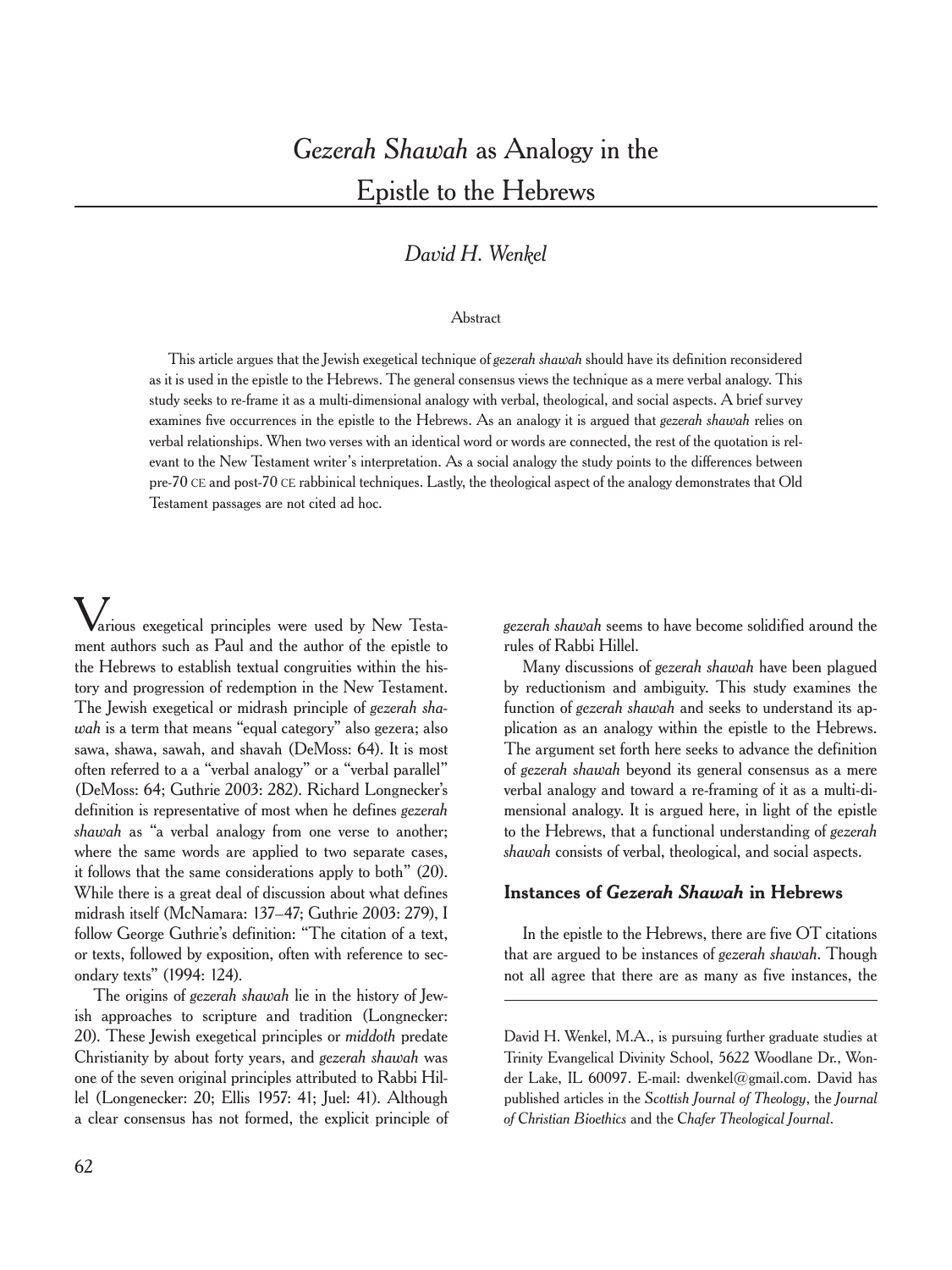## **BIBLICAL THEOLOGY BULLETIN • VOLUME 37**

purpose of this brief survey is to provide a reference point for discussing the nature of *gezerah shawah* in broad terms.

The first instance of *gezerah shawah* is in Hebrews 1:13 in conjunction with Hebrews 2:8 (Guthrie 1994: 108; contra DeSilva: 108). In this instance Hebrews 1:13 quotes Psalm 110:1 (109:1 in the LXX) and Hebrews 2:8 quotes Psalm 8:6 (8:7 in the LXX) so that the *Stichwort* is "feet." In this instance, Hebrews 1:13 makes a fourteen-word citation of Psalm 110:1, and Hebrews 2:8 makes a six-word citation of Psalm 8:6.

Here, the use of *gezerah shawah* clearly functions as a verbal analogy. This first occurrence takes place as a transition point from one major section to the next (Guthrie 1994: 126). The *Stichwort* of "feet" functions as a way to move logically between propositions and within the flow of discourse.

The second instance of *gezerah shawah* occurs between Hebrews 4:3 and Hebrews 4:4. The idea of "rest" is central to the phrases that are used to make the connections between these passages. This particular instance is unique in comparison to the others within Hebrews because it prefaces the quotations in Hebrews 4:3 with a statement regarding rest that is not a direct quotation of the OT itself. In other words, the quotation in Hebrews 4:3 of Psalm 95:11 refers to "rest" and Hebrews 4:4 directly quotes Genesis 2:2 referring to God's "rest." What is exceptional is that the author of Hebrews intensifies the connection for the rest with the statement "For we who have believed entered that rest" (ESV). The reader is thus tipped off to look for the idea of rest connecting the two OT citations between Genesis and Psalms. There is an indication that the author of Hebrews edited the quotation from the Septuagint in order to further his hortatory (homiletic?) purposes. Randall Gleason notes that where the Septuagint reads "I was angry with that generation," the NT quotes it as "I was angry with this generation" (NAS; but compare ESV, NIV, KJV) with a totally different pronoun (283). While this type of minor emendation may have been a midrashic practice, it does not nullify or set the verse at odds with the thrust of the analysis of *gezerah shawah* set forth here because as Gleason notes, it creates a rhetorical effect "without altering the meaning of the original verse" (283).

The third instance of *gezerah shawah* is used as a transition between the theme of sonship and the theme of high priest in Hebrews 5:5 and 5:6 (Guthrie 1994: 125). Hebrews 5:5 quotes from Psalm 2:7 and 5:6 quotes from Psalm 110:4. The relationship between the two OT passages is built upon the word "you" rather than a longer phrase. A comparison of the English  $(5:5 \# 5:6)$  demonstrates the crucial role this key-word plays: "You are my Son, today I have begotten you" // "You are a priest forever, after the order of Melchizedek" (ESV). Graham Hughes argues that the identification of the Son as "you" is a hinge, but the lexical connection functions so as to point to the eternality of Jesus' priesthood. He states, "The key term in the biblical description of Melchizedek, for our author, is the psalmist's phrase "forever" or "into the age" (14). Is the key term in this passage different from the *Stichwort* upon which the analogy hangs? Against Hughes, a strong case can be made for the eternality of his priesthood being secondary to the idea of Christ being "appointed" by another in Hebrews 5:5b. The second person "you" in Hebrews 5:5–6 gives the evidence for the assertion made in Hebrews 5:5a "Christ did not exalt himself."

The fourth instance of *gezerah shawah* occurs in Hebrews 6:20 in conjunction with the *inclusio* of 7:1 and 7:10. Though not many recognize this, Victor Pfitzner holds that this technique "links Genesis 14:17–20 with Psalm 110:4 (Psalm 109:4 LXX) by way of the common element of Melchizedek" (104). This particular instance relies heavily upon the name "Melchizedek" but also involves longer quotations between Hebrews 7:1 and Genesis 14:18 and Hebrews 7:10 and Genesis 14:17.

The fifth instance of *gezerah shawah* occurs in Hebrews 10:6–7 in conjunction with Hebrews 10:37–38 (Guthrie 1994: 141). This occurrence is somewhat unique in that it uses two key-words to create a literary transition. Guthrie notes that the present tense "I am coming" in Hebrews 10:7 parallels the future tense "I will come" in Hebrews 10:37, and the aorist tense "had no pleasure" in Hebrews 10:6 parallels the present tense "is having no pleasure" in Hebrews 10:38 (1994: 141). The references are as follows: Hebrews 10:7 quotes Psalm 40:7 (Psalm 39:8 LXX) and Hebrews 10:37–38 quotes Habakkuk 2:3–4. The quotation of Psalm 39:7 in Hebrews 10:6 is another case where a word is quoted differently from the Septuagint to the epistle. However, the difference in meaning is only slight: "desire" in Hebrews 10:6 vs. "demand" in Psalm 39:7. Variants within the copies of Septuagint are also possible as Ellingworth notes (501).

## **Gezerah Shawah and Salvation History**

To frame accurately the problem that *gezerah shawah* poses to NT studies, it is helpful to consider some broader discussions surrounding intertextuality. Ardel Caneday recognizes that within the arena of Pauline studies, either the topic of *gezerah shawah* is neglected or the relationship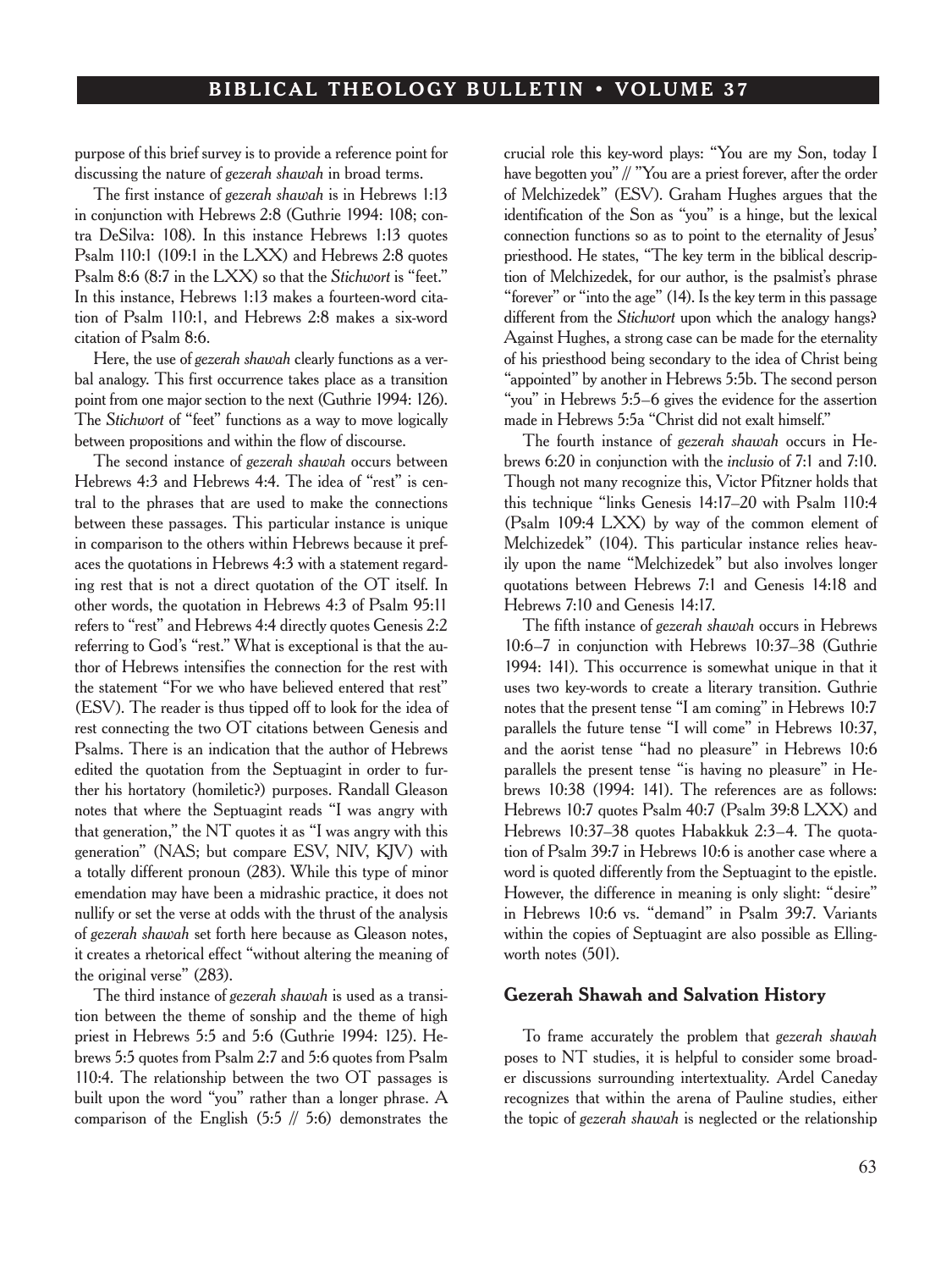is reduced so that it "offers little or no explanation for the apostle's use of the selected texts beyond an ad hoc appropriation (187). This could equally be said for the epistle to the Hebrews. This statement by Caneday is essentially a response to Barnabas Lindars, who views the NT authors as reacting to the Christ-event by employing the OT "in an ad hoc way" (as quoted by Caneday: 190). The result of this, Caneday notes, is that "Paul's warrant or authorization for employing the chosen texts (arising first from those texts and then from his theological framework) is largely passed over without discussion" (187).

The response of Caneday to the idea of rabbinical techniques in the NT is to create a dichotomy between midrash techniques and *heilsgeschichtlich* (187). Assuming that all *middoth* entail an ad hoc technique, Caneday asks the question, "[Is Scripture] wrenched from its OT context for the particular purpose at hand without further considerations? Or, does Paul find authorization in the OT text validated by his contemporary context that gives his argument credibility?" (187–88). The problems Caneday finds and his approach could be applied to the discussions about the use of *gezerah shawah* in the epistle of Hebrews. However, Candeday's question is tainted by a false dichotomy as it assumes midrash techniques are incommensurable with *heilsgeschichtlich* because of their ad hoc nature.

The assumption that an ethical approach to scripture has been compromised appears also in broader discussions regarding midrash techniques. Walter Kaiser, like Caneday, assumes that every case of rabbinic midrash is antithetical to sound principles of interpretation. Kaiser asks, "Does the method of interpreting Scripture that Jesus and the apostles taught us differ from the principles that contemporary interpreters regard as sound exegesis? Or, are the methods of Jesus and the apostles of the NT closer to the practices of rabbinic midrash and Qumranian pesher? (17).

Guthrie's discussion of *gezerah shawah* in his monograph on the structure of Hebrews theoretically presents the same problem that Caneday sees within Pauline studies: does a verbal analogy function merely in an ad hoc fashion? (1994: 67; also 108, 125, 126, 141). Once the problem has been framed, it is apparent that a priori judgments play an important role in approaches to midrash. The a priori judgment that midrash techniques are universally ad hoc or that they force a wedge between salvation-history and ethical appropriations of the Old Testament needs to be questioned. This essay seeks to demonstrate that in the epistle to the Hebrews, a functional understanding of *gezerah shawah* consists of verbal, theological, and social aspects and that this paradigm is not incommensurable with salvation-history and an ethical appropriation of the Old Testament.

#### *Gezerah Shawah* **as Verbal Analogy**

As has been stated above, in the Introduction, the almost universal description of instances of *gezerah shawah* is as a "verbal analogy" or "verbal parallel." The greatest problem for understanding *gezerah shawah* as a "verbal analogy" is that of terminology because the level of description rarely goes beyond this. An analogy is defined as an argumentation of an inductive nature—but it is not entirely inductive. In other words, the definition of *gezerah shawah* as a verbal analogy is incomplete because it does not consider the deductive aspects that are necessary to any analogous relationship. It is simply not possible for the technique of *gezerah shawah* to depend entirely upon key-words or phrases.

One could conclude from the terminology of "verbal analogy" in conjunction with "key-word" that the analogy rests entirely upon single key-words. This assumption would be plausible given the commonplace definition, but it would be misleading to apply it to instances of *gezerah shawah* in Hebrews without further elaboration. The first indication from the brief review above is that instances of *gezerah shawah* include quotations of phrases as well as of single keywords. Argumentation may rely upon a single word, but this must not be taken to imply that a random identical word was chosen from the Old Testament. In sum, the general use of the term *Stichwort* in conjunction with the "verbal analogy" description may obscure proper understanding of the way *gezerah shawah* functions in Hebrews.

Even describing *gezerah shawah* as an argument of inference based on "the similarity of words or phrases" may become a source of angst among those who fear ad hoc appropriations of the Old Testament (Passamaneck: 130–31). The relationship is not based on similarity of words or phrases alone. As we will see, this is too reductionistic and ignores other crucial components.

Each instance of *gezerah shawah* in Hebrews has an implicit hierarchy of value in each quotation from the Old Testament. Each argumentation bases lexical relationships on a single key-word creating a word with higher value. The surrounding words are not meaningless, nor are they functionless in the analogical relationship; they are however, secondary. And the value of this wider context can be demonstrated by the fact that while slight textual variants exist between the text of Hebrews and the Septuagint, there has been no attempt to force aberrant relationships and "the text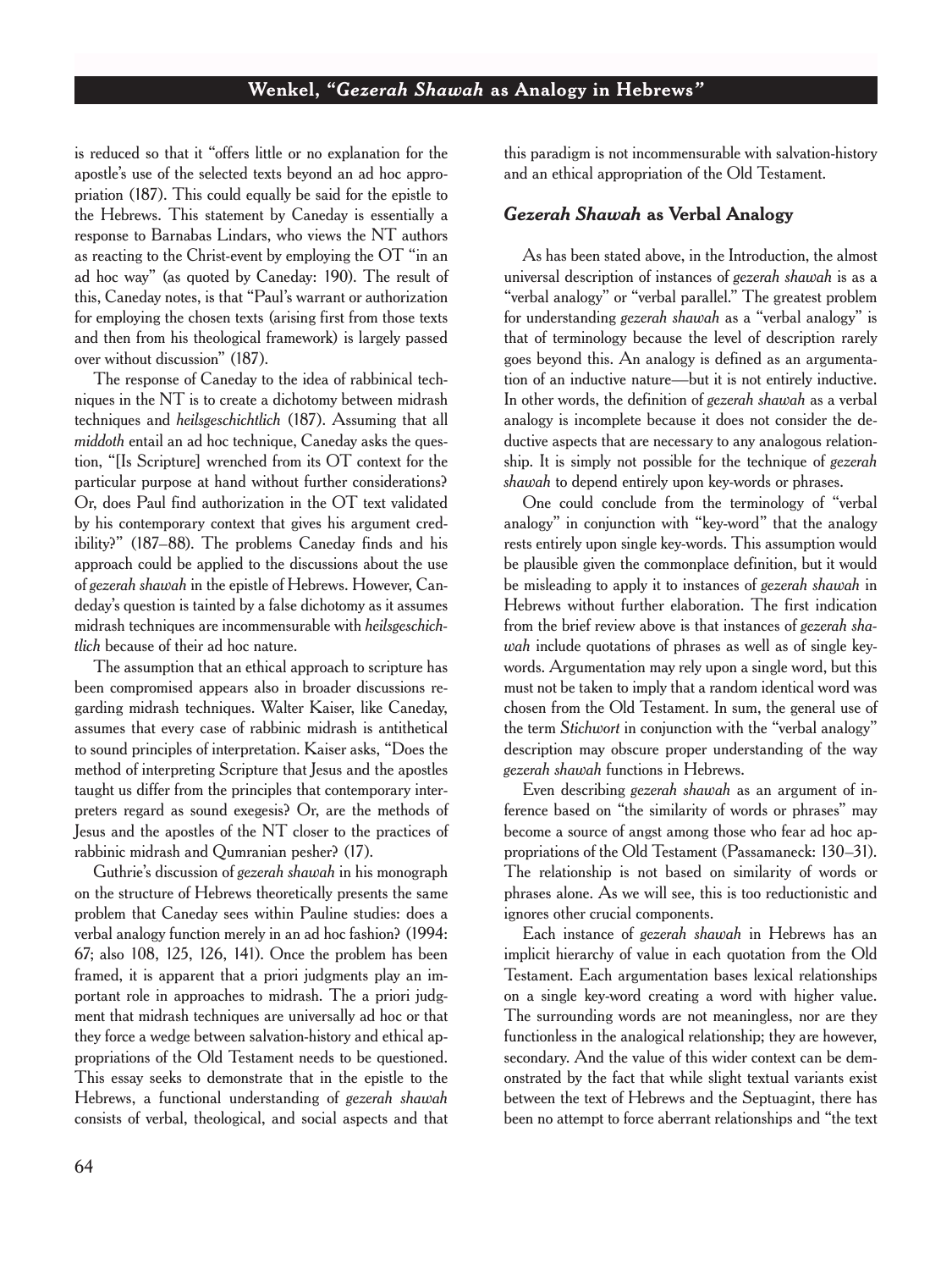itself stands largely untouched" (Ellingworth: 501).

 While the key-word functions as primary identifier of *gezerah shawah*, the importance of the rest of the phrase or quotation can be best placed under the rubric of the social aspect below.

## *Gezerah Shawah* **as Social Analogy**

As was noted above, a proper understanding of induction requires examining all dimensions even if they are not as prominent. In the case of applying rabbinical argumentation, this requires that social relationships must be taken into consideration. The relationship could be stated thus: *gezerah shawah* is a social analogy insofar as it relies upon the reader and interpretive community to respect its line of argumentation. To describe *gezerah shawah* or any rabbinic argument as a social analogy may seem to be stating the obvious, but neglect of this aspect has proved to be misleading.

Although many assume that midrash necessarily entails a liberal use of sources that may or may not have been historically accurate, it has been pointed out that this does not take the various definitions of midrash into account (Carson: 82). The word *midrash* can be understood at least in the following senses: (1) an interpretation, (2) allusiveness to many sources, (3) a process in which texts develop, enrich or intensify Old Testament texts, (4) an attitude more than a method, (5) an identifiable literary genre, and (6) intertextual discourse" (82; compare with Longenecker: xv and xxiii). Debates over genre and midrash have arisen over other NT books such as Carson and Gundry's debate over Matthew. Carson notes that Gundry does not even examine the diverse interpretations as to the nature of midrash. Ultimately, Carson undermines Gundry's assertion that the essence of midrash "lies in [its] ability to stand loose from history and/or the literary sources on which they rely" (83).

This debate between Carson and Gundry highlights the large problems that one brings to the table if the presence of *gezerah shawah* in the epistle to the Hebrews requires that the entire epistle be analyzed as midrash in genre. In the debate highlighted here, it is clear that one's understanding of midrash can drastically alter the perception of the author's stance toward the Old Testament text. Following Miller, it seems best to "speak of a variety of literary genres to which midrash can belong" (43). Highlighting this debate helps to orient analysis of the epistle of Hebrews by eliminating the idea that its genre is defined by the presence of rabbinical techniques.

Having dealt with the problem of genre, we find that a second issue arises regarding the social nature of *gezerah*  *shawah*. Those who view *gezerah shawah* as functioning as merely a verbal analogy apart from other dimensions have raised questions about the reputation associated with such techniques. It is assumed that the mere presence of rabbinical techniques does not do justice to the dynamics involved in the appropriation of the OT by NT authors. This is compounded by the reputation that these *middoth* as accrued by Rabbis "produced conclusions far beyond the 'reasonable inference' of most minds" (Ellis 1957: 42). But is this poor reputation a product of our own understanding or the understanding of the original first century recipients?

One's understanding of midrash can drastically alter the perception of the author's stance toward the Old Testament text.

If we understand that quotations and allusions generally enhanced the authority of the author's own writings, it would seem puzzling to use a midrash technique that is associated with superfluity rather than hermeneutical modesty. This "authority" is similar to the authority accompanying normative texts. As Francis Watson notes, the reading community that "acknowledges certain texts as normative ... also concerns itself with the implications of that normativity" (Watson: 78). If the author of Hebrews was employing a rabbinical technique for the purpose of convincing his readers regarding a certain issue, the usage of subjective texts would clearly not advance the argument. Thus, concerns that midrash techniques such as *gezerah shawah*, if found to be in Hebrews, would be detrimental to the New Testament's integrity and to the faith of the church can be allayed by understanding that the mentality of Judaism was oriented towards the words of the sacred texts (Miller: 38). And it is this mentality toward the sacred text that makes the phrase or quotation surrounding the keyword so important. It is what gives force to the argument as it locates it within the Word of God that was entrusted to Israel.

This concern regarding the hermeneutical modesty and ethics of *gezerah shawah* is somewhat alleviated in light of the social context of the epistle to the Hebrews. Further legitimacy to *gezerah shawah* should be granted in light of the general consensus that the epistle to the Hebrews should be dated with an upper limit of 70 ce, before Rome destroyed the Temple (Lane: lxii). After this point, a rival method of exegesis and a far wider set of *middoth* were proposed by Rabbi Akiba. Ellis notes that Akiba's methodology became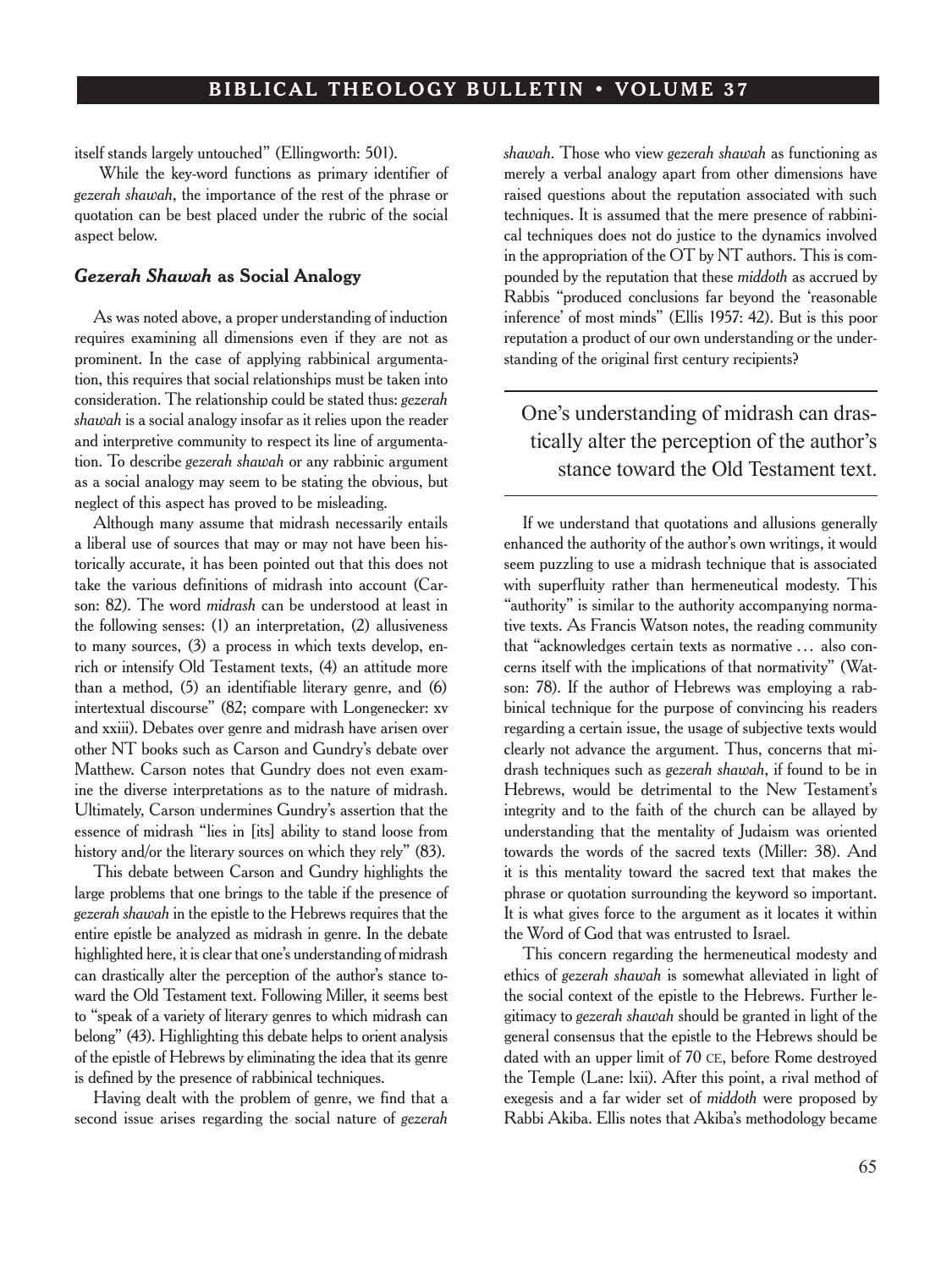dominant and was responsible for "many of the extravagances" we associate with midrash techniques (Ellis 1957: 42; see R. T. France for a contrasting view: 184). These post-70 CE methods should be seen in contrast to the pesherists of the Qumran community, who often interpreted the texts of the twelve prophets "in surprisingly straightforward ways" (Watson: 111). This is not to suggest a direct relationship between Qumran and the epistle to the Hebrews, but it gives further evidence that infamous rabbinical techniques were a result of developments that did not gain momentum until after the epistle to the Hebrews was written.

The solution to the problem of association does not rest entirely upon parallels with Qumran. David Brewer has recently challenged the long held assessment of G. F. Moore and R. N. Longenecker that the midrash techniques used before 70 CE were plagued by textual manipulation. Brewer analyzes the exegetical techniques such as *gezerah shawah* (and others) in rabbinic literature during the late Second Temple Period. By looking at the techniques and assumption of scribes before 70 ce as preserved in Tannatic sources and Pharisee-Sadducee disputes as well as their contemporaries, Brewer makes two important conclusions that diverge from previous assessments. First, he concludes that they followed an "Inspirational" approach to Scripture, which viewed Scripture as a "living prophecy inspired by a Spirit" (Brewer: 222). Secondly, "they regarded every word of Scripture as consistent and equally important, to be interpreted according to its context and according to its primary meaning only, and recognised a single valid text form" (Brewer: 222).

Thirdly, it should not be taken for granted that the interpretive community to which the epistle to the Hebrews was addressed had teachers within it to sufficiently grasp the line of argumentation that *gezerah shawah* presents. This also finds some resolution in the social settings of the epistle. William Lane notes in his commentary that the location of the epistle's origin ranges from Spain in the West to Jerusalem in the East, while settling on Rome (lvii). But even if a location cannot be agreed upon, there are two factors that indicate that the community had a knowledge of rabbinic argumentation. First, in Acts 6:7 "a great company of priests" converted to "the Way." Ellis notes that these men would scarcely "have been unversed in Rabbinic teaching but may be supposed to have applied such learning as they had acquired to the service of the new Faith" (1957: 97; also Miller: 36). Secondly, the central problem the author is addressing is that of mixing Judaism with faith in Christ or apostatizing altogether. The addresses are clearly familiar with the Levitical priesthood (chapter 7), the tabernacle (chapter 8) and the Holy of Holies (chapter 9). It is not too much to suppose that although they were in the Diaspora, they were familiar with patterns of argumentation such as *gezerah shawah*. According to Lane, a "close reading of the text [of Hebrews itself] suggests that both the writer and his audience had been nurtured through Scripture and the traditions of Hellenistic Judaism prior to their response to the preaching of those who had heard Jesus" (cxxvi).

The nature of *gezerah shawah* also makes it very suitable for the highly rhetorical nature of the writer's arguments. The paronomasia in the opening lines demonstrates the author's ability to craft speech that appeals to both readers and hearers (Cosby: 4). This appeal with repetition of words naturally assumes that the writer and the hearers are using the same Old Testament scripture. Lane argues in similar fashion, stating that "The writer read his Bible in Greek, as did those whom he addressed" (cxxvi). Thus, the idea of *gezerah shawah* as a social analogy is important because of its dependence upon similarities in the community's scripture-text. The function of keywords in a rhetorical argument would lose a great deal if a translation from the Hebrew was required. In the case of the epistle to the Hebrews, the use of this technique is dependent upon the readers' familiarity with the Septuagint, as most, if not all, his quotations used a form of it (Smith: 59).

As Merrill Miller surveys the issue of the Jewish exegetical tradition and the New Testament, he makes the following point:

It is insufficient to treat the presence of OT allusions and citations in a NT passage as isolated entities. One must ask concerning possible relationships between the citations and whether Jewish exegetical methods and traditions shed light on the passage as a whole [61].

While a survey of all the relevant traditions is outside the scope of this analysis, it is sufficient to note that they play a role in determining the nature of the analogy as found in citations based on the *gezerah shawah* method.

## *Gezerah Shawah* **as Theological Analogy**

The use of *gezerah shawah* also functions as a theological analogy. This cannot be strictly divorced from the verbal and social dimensions. By rejecting the a priori assumption that appropriation of Old Testament texts was ad hoc, it is possible to understand the function of this technique from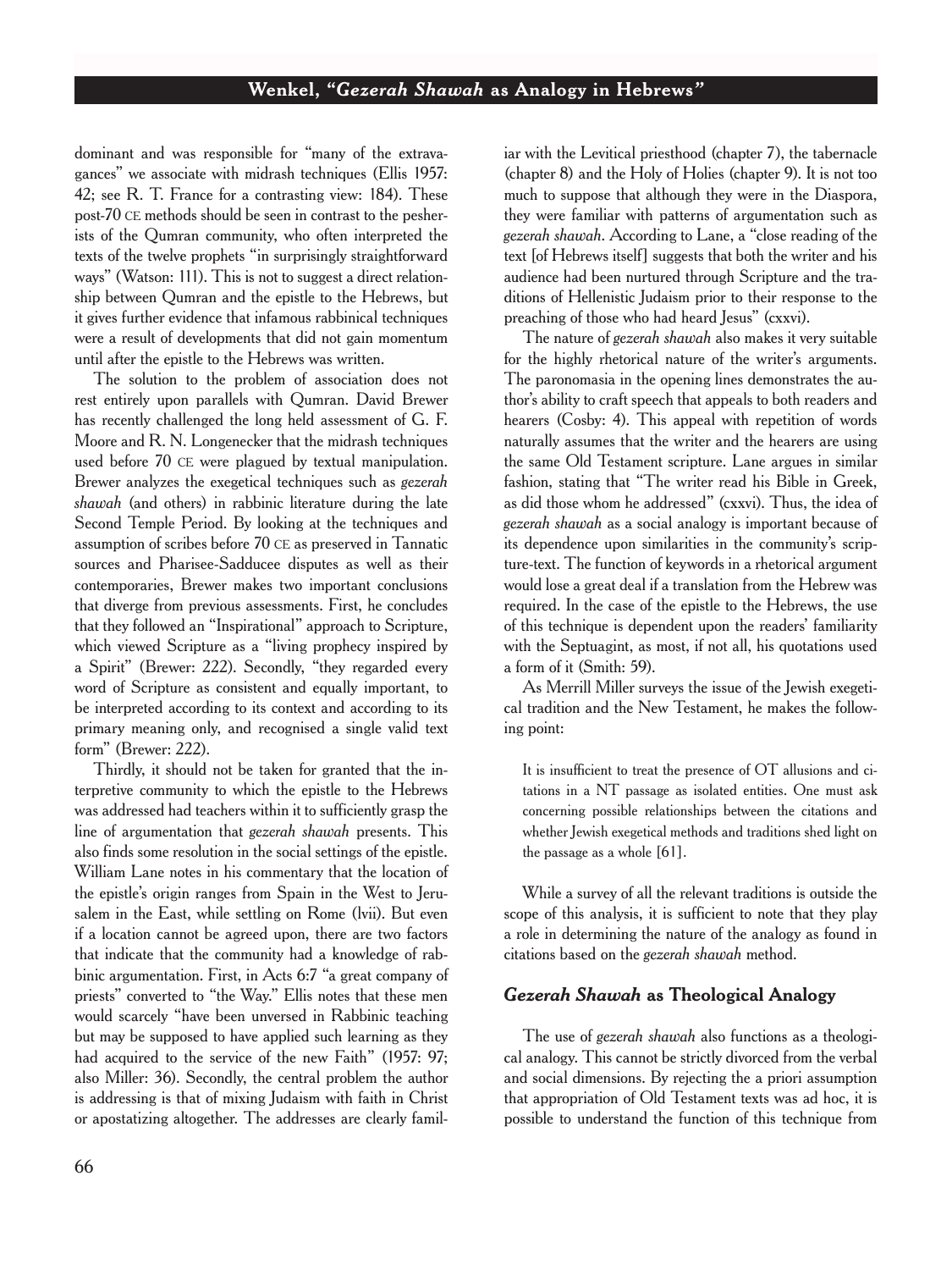a theological vantage-point that is more inclusive of the options available to the author.

The author of the epistle to the Hebrews has three options from which a theological construct can be made. The weight of a given theological construct can rest upon (1) the selection of passages quoted from the Old Testament, (2) emendations made to the quotation, and (3) the exposition in the pericope surrounding a given quotation. Although it is possible that one emendation (Hebrews 10:6) was made to a quotation from the Septuagint in order to further a *gezerah shawah* argument, the quotations reflect the Septuagint verbatim with the exception of omitting the definite article (Juel: 135). This leads to the conclusion that the theological weight of *gezerah shawah* arguments in the epistle to the Hebrews relies primarily on theological constructs formed from approaches 1 and 3.

This aspect could be described as a theological exegesis. Before *gezerah shawah* can be employed to link a keyword and phrase, a process of theological exegesis must be done beforehand. A reading of the text in its context must first take place. Lewis Donelson alludes to this, stating that when Melchizedek is referenced "Hebrews does not simply cite this one sentence and then imagine a theology based upon it" (Donelson: 23). He notes that the Melchizedek citations are far from ad hoc; rather, they are canonical in the sense that the author submits to the force of the text that is being appropriated (23).

That the theology of the underlying text was important to the writer is underscored by the fact that a quotation is usually long enough to be recognizable as a quotation. A single word may indeed be highlighted or used as a hinge, but it is accompanied by a longer phrase. One example of this is in Hebrews 1:13, where the correspondence or equivalency of the "feet" rests upon a prior theological judgment regarding the subject in view in both Psalm 8 and Psalm 110 (Psalm 109 LXX). The effect of this type of transition and argumentation is that both Psalms are made to speak in unison. Guthrie argues that this lexical relationship raises the theological question: "Have all things already been put under the Son's feet as Psalm 8 suggests, or is the time of total subjection yet to come, as suggested by Psalm 110:1? The author's answer is that all things have been subjected to Him, but believers do not yet see this reality (v. 8)" (1994: 108). Here, a theological agenda is pursued by virtue of the tie that the *gezerah shawah* argument has to the underlying text.

The theological approach, described as point three, refers to relationship between a *gezerah shawah* argument and the exposition surrounding it. For example, the instance of *gezerah shawah* in Hebrews 4:3–4 demonstrates a large dependence between the argument and the surrounding exposition. And the theological exposition that relates to the issue of "rest" occurs as early in the epistle as Hebrews 3:7. Walter Kaiser notes that the topic of "rest," which relies on Old Testament texts, does not require reinterpretation by the writer or even typology, but rather a theological perspective wherein a single divine "rest" exists, albeit with "related aspects" (172). Kaiser argues that a forced exegesis on the part of the writer would destroy the integrity of the message regarding the promise of divine rest (169). The theological approach of the whole argument is not ad hoc, and this should not be surprising if we reject the a priori assumption that *gezerah shawah* arguments consist of ad hoc appropriations. The context and exposition surrounding this instance of *gezerah shawah* bolsters the theological argument by defining the promise of rest from God and its relationship to the Old Testament. The theological aspect of *gezerah shawah* is important because the phrases quoted are not islands unto themselves.

#### **Conclusion**

This analysis of *gezerah shawah* in the epistle to the Hebrews has sought to systematically examine the common description of this exegetical technique as a "verbal analogy" (i.e., Guthrie) or a relationship built on a single word (i.e., Hepner). By noting that an analogy must, by its very nature, entail more than inductive relationships, it is proposed here that the relationships to the social and the theological aspects be made explicit. Pfitzner hints at this when he notes that the instance of *gezerah shawah* in Hebrews 6:20 and Hebrews 7:1–10 "presupposes other hermeneutical principles" (Pfitzner: 104). The proposal this analysis suggests is admittedly modest in that it vaguely mirrors the three-dimension procedure outlined by Earl Ellis, who defines midrash as an "interpretive activity" that (1) is oriented to Scripture, (2) adapts it to the present, and (3) is for the purpose of instructing or edifying the current reader or hearer (Ellis 1991: 92). The proposal here is also three dimensional, suggesting that *gezerah shawah* be understood as an analogical argument consisting of verbal, social, and theological aspects.

## **Works Cited**

Carson, D. A. 1982. "Gundry on Matthew: A Critical Review." *Trinity Journal* 3/1: 71–91.